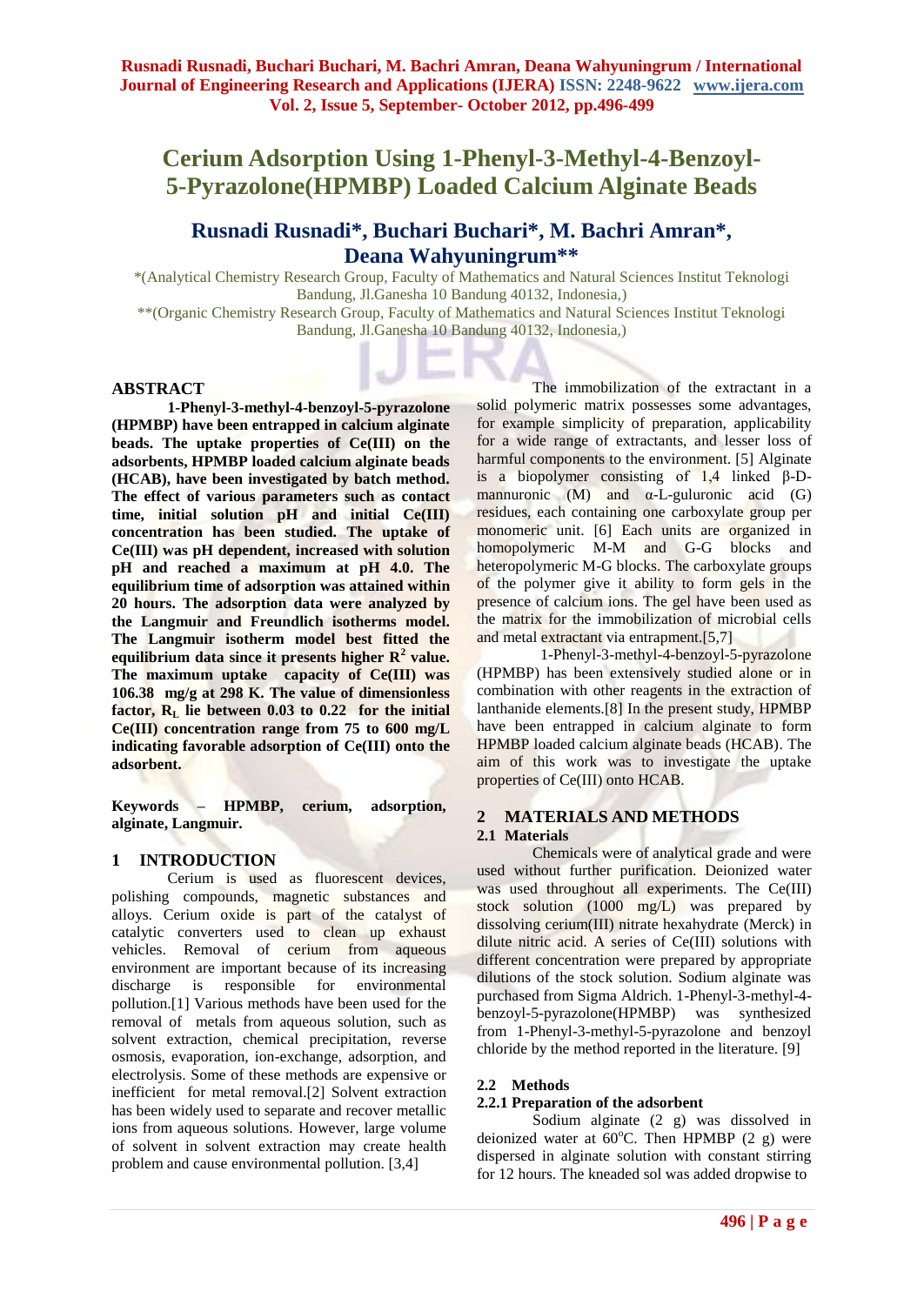# **Rusnadi Rusnadi, Buchari Buchari, M. Bachri Amran, Deana Wahyuningrum / International Journal of Engineering Research and Applications (IJERA) ISSN: 2248-9622 www.ijera.com Vol. 2, Issue 5, September- October 2012, pp.496-499**

a  $0.2$  M CaCl<sub>2</sub> solution using a syringe at room temperature. Spherical gel particles were formed and stirred for 12 hours, then separated from the solution. The gels were washed several times with deionized water and air-dried for 1 day.

#### **2.2.2 Adsorption isotherm studies**

The Ce (III) uptake properties on the adsorbents were studied by batch adsorption experiments. 50 mg of the adsorbents, HPMBP loaded calcium alginate beads (HCAB), were placed in 100 mL Erlenmeyer flask containing 20 mL of various concentration Ce(III) solutions. Solution pH were adjusted to the desired value with 0.1 M NaOH or  $0.1$  M HNO<sub>3</sub>. The flask were agitated at 150 rpm using a mechanical shaker at room temperature condition . The residual concentration of Ce (III) in the aqueous phases was determined by Arsenazo(III)<br>method at  $\lambda = 652$  nm. The percentage of method at  $\lambda = 652$  nm. adsorption  $(\%E)$  and the adsorption amount of cerium (III) (q) were calculated according to equation (1) and (2).

$$
\%E = \frac{Co - Ce}{Co} \times 100 \quad (1)
$$

$$
q = \frac{(Co - Ce)V}{m} \quad (2)
$$

Where Co and Ce are initial and equilibrium concentration of Ce (III) in the solutions, respectively  $(mg/L)$ , V is the volume of solution  $(L)$ , and m is the mass of HCAB (g).

#### **3 RESULTS AND DISCUSSION**

Influence of contact time on Ce(III) adsorption with HCAB can be seen in Fig. 1. The uptake of Ce(III) increases with contact time and the uptake equilibrium was attained within 20 hours.



Fig 1. Effect of contact time on Ce(III) uptake by HCAB (adsorbent dosage : 50 mg ; pH : 4.0 ; Initial Ce(III) concentration : 150 mg/L)

The solution pH is one of important parameters controlling Ce(III) uptake. The influence of initial pH were studied in the range of 1-5, and the results are shown in Fig.2. The percentage adsorption was dependent on pH. It was increased from mg/g (pH) to mg/g (pH). At low pH values (pH $\leq$ 5), Cerium exist in their trivalent form. Alginate and HPMBP have pKa values 3.65 and 3.95,respectively. [4,10] At strong acidic condition there is a competition between Ce(III) and hydrogen ions to occupy the binding sites. The percentage of adsorption is lower as the result of repulsive forces between hydrogen ions and Ce(III) ions. Increasing the pH increases the number of negative sites available for Ce(III) uptake. At higher pH, hydroxide may precipitate Ce(III) ions. The optimum pH for Ce(III) adsorption was 4.0.



Fig.2.Effect of initial solution pH on Ce(III) uptake by HCAB (adsorbent dosage : 50 mg ; contact time : 20 h ; Initial Ce(III) concentration : 150 mg/L)

The adsorption isotherm was studied for the initial  $Ce(III)$  concentration ranging from  $75 - 600$ mg/L at optimum condition. The data were analyzed with Langmuir and Freundlich Isotherm according to equation (3) and (4)

Langmuir isotherm :  
\n
$$
\frac{Ce}{Ce} = \frac{Ce}{Qm} + \frac{1}{bQm}
$$
\n(3)

where Qe is metal ion adsorbed at equilibrium (mg/g), Ce is the concentration of metal ion at equilibrium (mg/L), b is the affinity constant, and Qm is maximum adsorption capacity of (mg/g).

Freundlich Isotherm :

$$
\log Qe = \log K_F + \frac{1}{n} \log Ce \quad (4)
$$

where n is the Freundlich exponent related to adsorption intensity and  $K_F$  is Freundlich constant related to adsorption capacity.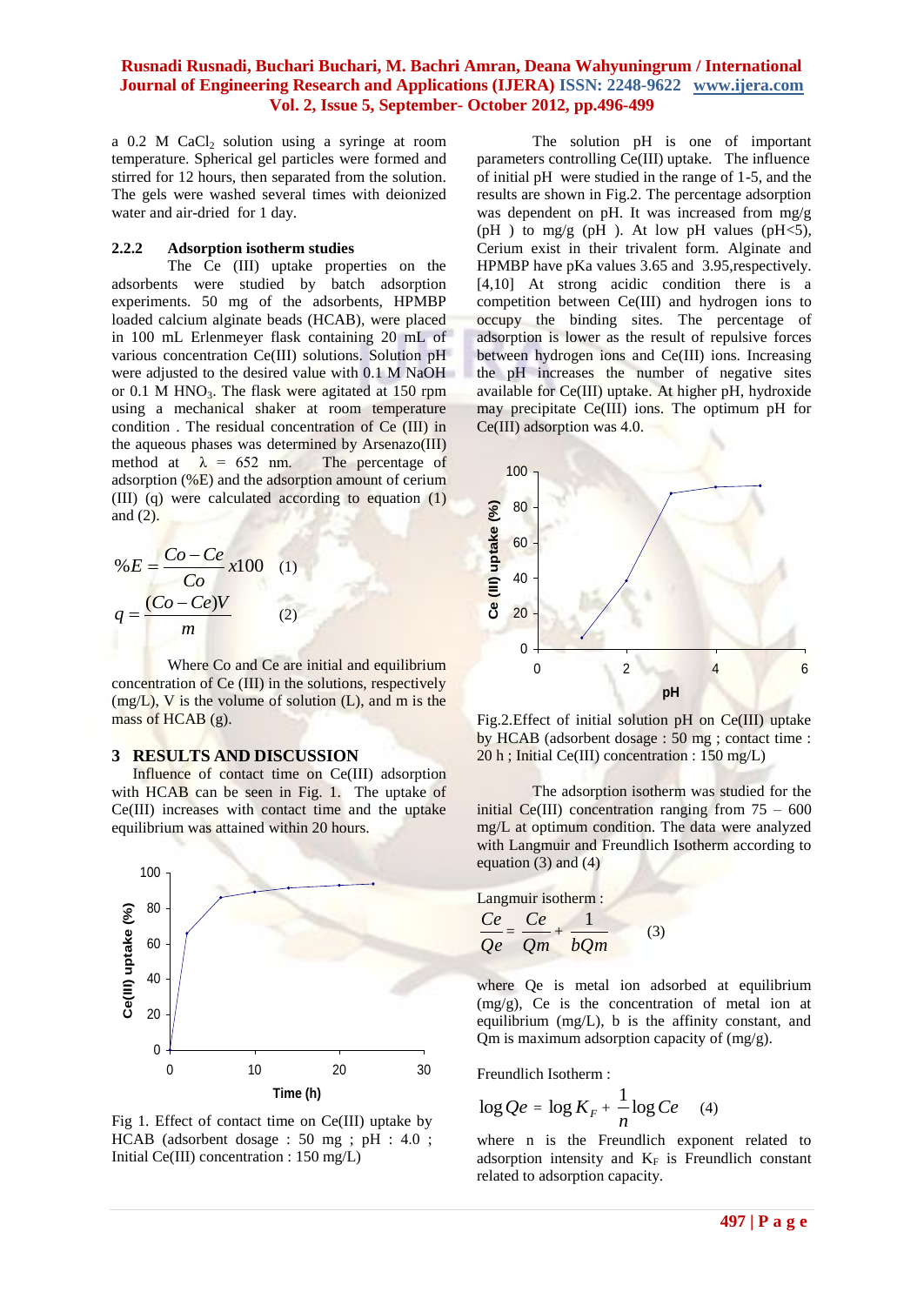# **Rusnadi Rusnadi, Buchari Buchari, M. Bachri Amran, Deana Wahyuningrum / International Journal of Engineering Research and Applications (IJERA) ISSN: 2248-9622 www.ijera.com Vol. 2, Issue 5, September- October 2012, pp.496-499**

The Langmuir plot is shown in in Fig.3. The result show that Ce(III) adsorption by HCAB follow the Langmuir isotherm with high correlation coefficient ( $R^2 = 0.997$ ). The maximum monolayer adsorption capacity (Qm) and the constant related to the energy of adsorption (b) were found to be 106,38 mg/g and 0.048, respectively. From the Langmuir isotherm we can calculate  $R_L$ , a dimensionless equilibrium parameter, according to equation (5).

$$
R_{L} = \frac{1}{1 + bCo} \quad (5)
$$

Where Co is the initial concentration of Ce(III) in solution (mg/L). If the  $R_L$  value is between 0 to 1, the adsorption process is favorable. [11,12] The data in Table 1 show that the values of  $R<sub>L</sub>$  lie between 0.03 to 0.22 indicating that Ce(III) adsorption process onto HCAB was favorable.



Fig.3. Langmuir plot for the Cerium(III) uptake by HCAB (adsorbent dosage : 50 mg ; pH : 4.0 ; contact time : 20 hours)

Table 1. Calculated R<sub>L</sub> values from Langmuir Isotherm

| Co(mg/L) |      |
|----------|------|
| 75       | 0.22 |
| 100      | 0.17 |
| 200      | 0.10 |
| 400      | 0.05 |
| 600      | 0.03 |

Fig.4 shows the Freundich plot for Ce(III) adsorption by HCAB. The values of Freundlich constants,  $K_F$ and n, were found to be 20.6 and 3.6, respectively. The value of n was between 0 and 1 indicating that Ce(III) adsorption by HCAB was favourable. [13] However, Langmuir isotherm model best fitted the equilibrium data since it presents higher  $R^2$  value.



Fig.4. Freundlich plot for the Cerium(III) uptake by HCAB (adsorbent dosage : 50 mg ; pH : 4.0 ; contact time : 20 hours)

#### **4 CONCLUSIONS**

The immobilization of the extractant in a solid polymeric matrix is very useful technique for metal ions extraction. HPMBP loaded calcium alginate beads (HCAB) have been shown to be highly effective in for Ce(III) adsorption from aqueous solution. The optimum conditions of sorption were found to be: volume of solution 20 mL; pH 4.0 ; adsorbent dosage 50 mg ; contact time 20 hours. The adsorbents may be considered as an alternative for removal and recover Ce(III) ions from aqueous solutions.

#### **5 ACKNOWLEDGEMENT**

This work was supported by Penelitian Fundamental Grant 2011.

#### **REFERENCES**

- [1] Y. Caiping, Adsorption and desorption properties of D151 resin for Ce(III*), Journal of Rare Earths, 28 (special issues)*, 2010, 183.
- [2] I. Sharma, D. Goyal, Kinetic Modelling: Chromium(III) removal from aqueous solution by microbial waste biomass, *Journal of Scientific and Industrial Research, 68,* 2009, 640-646
- [3] O.S. Lawal, A.R. Sanni, I.A. Ajayi, O.O. Rabiu, Equilibrium, thermodynamic and kinetic studies for the biosorption of aqueous lead(II) ions onto the seed husk of Calophyllum inophyllum, *Journal of Hazardous Materials*, 177, 2010, 829–835
- [4] D. Wu, J. Zhao, L. Zhang, Q. Wu, Y. Yang, Lanthanum adsorption using iron oxide loaded calcium alginate beads, *Hydrometallurgy*, 101, 2010, 76-83.